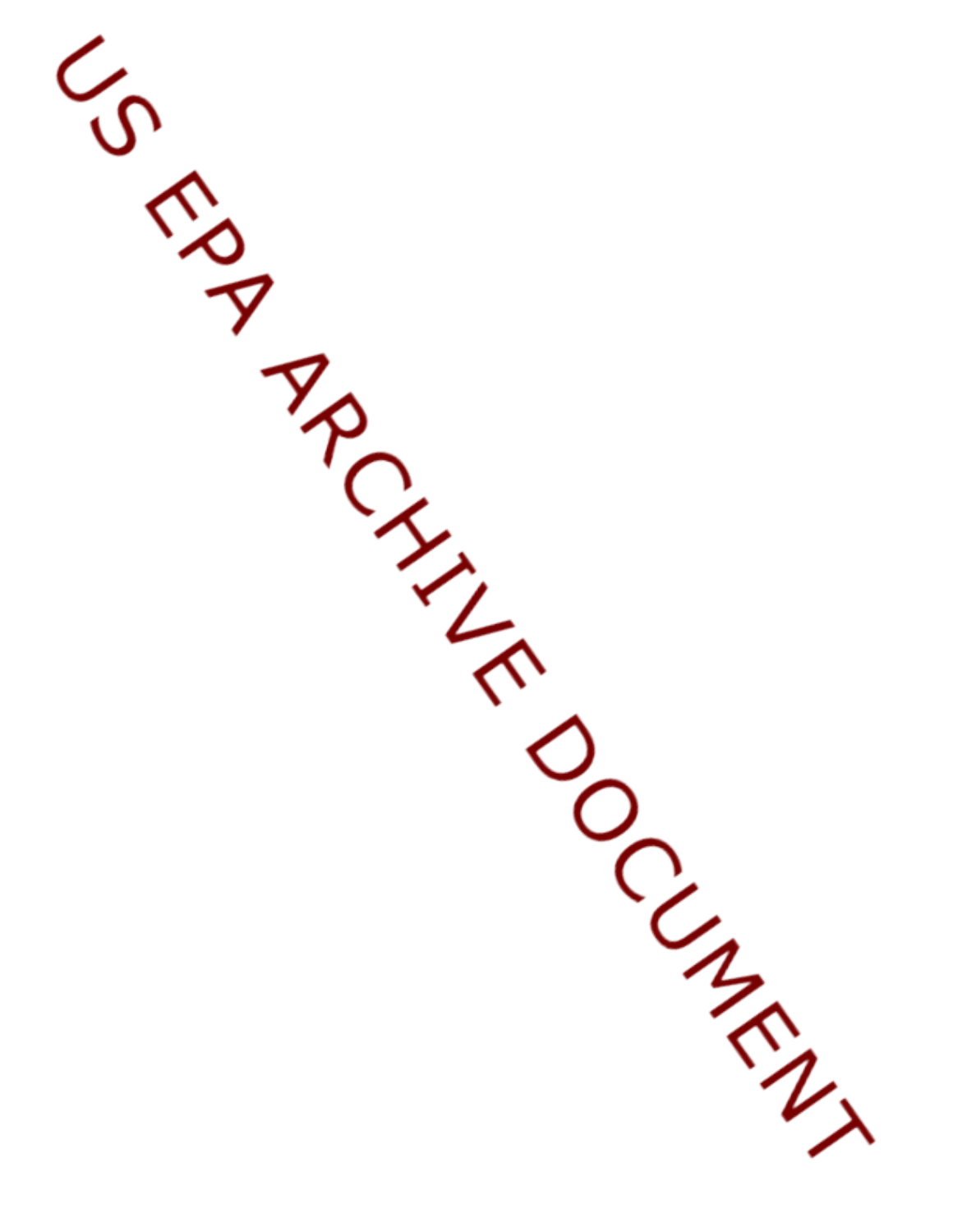## **THE ENVIRONMENTAL TECHNOLOGY VERIFICATION**







# **ETV Joint Verification Statement**

| <b>TECHNOLOGY TYPE:</b> | <b>ON-LINE NUTRIENT ANALYZER</b>                                                         |                             |  |  |
|-------------------------|------------------------------------------------------------------------------------------|-----------------------------|--|--|
| <b>APPLICATION:</b>     | NUTRIENT MONITORING AT AN INDUSTRIAL<br><b>WASTEWATER TREATMENT PLANT</b>                |                             |  |  |
| <b>TECHNOLOGY NAME:</b> | <b>Multi-Parameter Analyzer (MP-1)</b>                                                   |                             |  |  |
| <b>COMPANY:</b>         | <b>ZAPS</b> Technologies, Inc.                                                           |                             |  |  |
| <b>ADDRESS:</b>         | 131 NW 4 <sup>th</sup> Street, PO Box 401 PHONE: 541-520-2663<br>Corvallis, Oregon 97330 | 541-753-3467<br><b>FAX:</b> |  |  |
| <b>WEB SITE:</b>        | www.zapstechnologies.com                                                                 |                             |  |  |
| E-MAIL:                 | joe@zapstechnologies.com                                                                 |                             |  |  |

The U.S. Environmental Protection Agency (EPA) supports the Environmental Technology Verification (ETV) Program to facilitate the deployment of innovative or improved environmental technologies through performance verification and dissemination of information. The goal of the ETV Program is to further environmental protection by accelerating the acceptance and use of improved and cost-effective technologies. ETV seeks to achieve this goal by providing high-quality, peer-reviewed data on technology performance to those involved in the design, distribution, financing, permitting, purchase, and use of environmental technologies. Information and ETV documents are available at www.epa.gov/etv.

ETV works in partnership with recognized standards and testing organizations, with stakeholder groups (consisting of buyers, vendor organizations, and permitters), and with individual technology developers. The program evaluates the performance of innovative technologies by developing test plans that are responsive to the needs of stakeholders, conducting field or laboratory tests (as appropriate), collecting and analyzing data, and preparing peer-reviewed reports. All evaluations are conducted in accordance with rigorous quality assurance (QA) protocols to ensure that data of known and adequate quality are generated and that the results are defensible.

The Advanced Monitoring Systems (AMS) Center, one of six verification centers under ETV, is operated by Battelle in cooperation with EPA's National Exposure Research Laboratory. In collaboration with the DuPont Company, the AMS Center evaluated the performance of nutrient monitors to measure water quality. This verification statement provides a summary of the test results for the ZAPS Technologies, Inc., Multi-Parameter Analyzer (MP-1) for nutrient monitoring.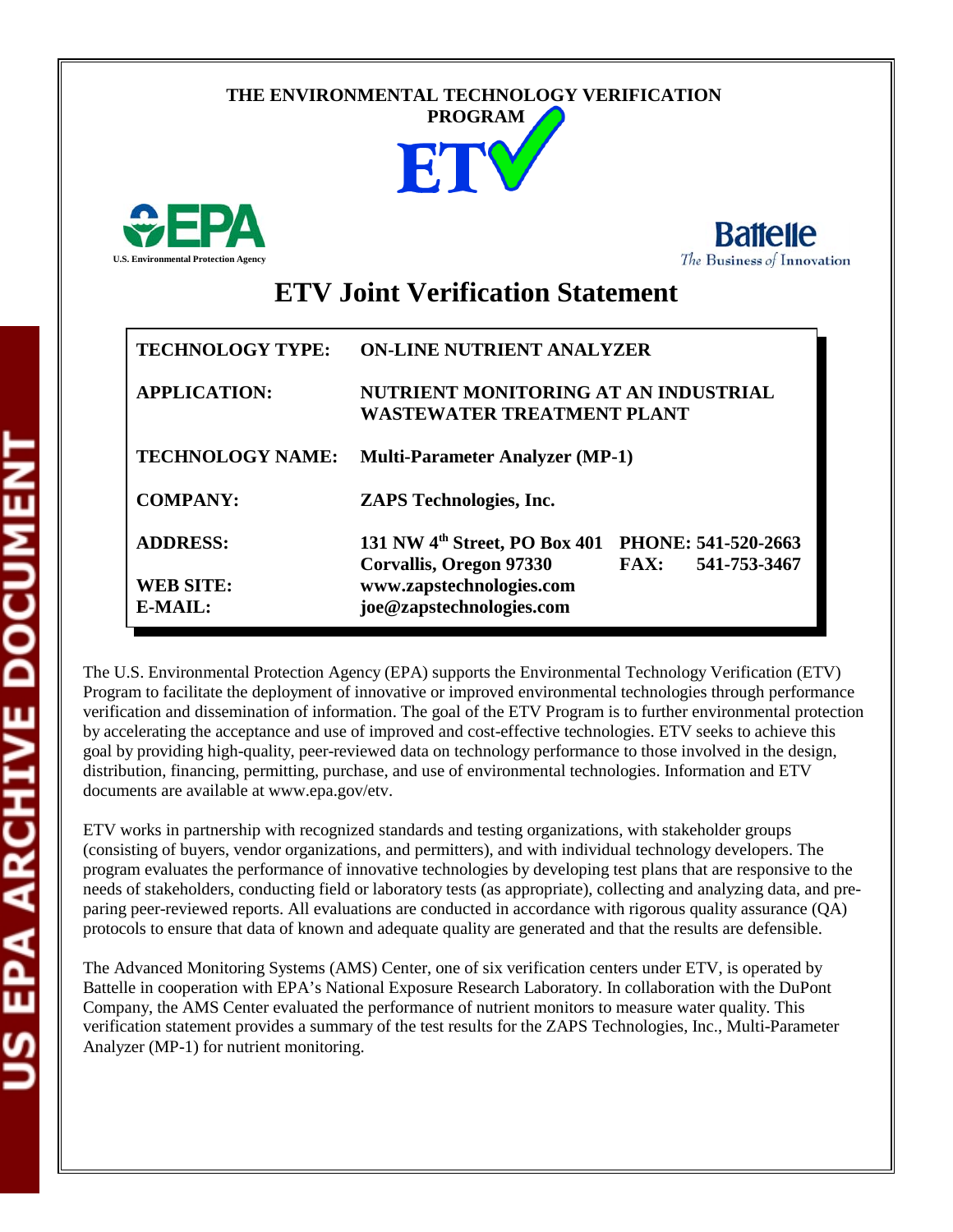#### **VERIFICATION TEST DESCRIPTION**

The objective of this verification test was to evaluate the MP-1's performance in quantifying nitrate concentrations in wastewater at an industrial wastewater treatment plant. The verification test was conducted between May 5 and June 16, 2005, at the DuPont Company's industrial wastewater treatment facility at the Spruance Plant in Richmond, Virginia. At the Spruance Plant, DuPont manufactures engineering polymers/ plastics and fibers (e.g., NOMEX® flame retardant and KEVLAR®). Operations Management International (OMI), Inc., operates the wastewater treatment plant under contract with DuPont and provided the day-to-day logistical support for this verification test. The wastewater from the Spruance Plant provided a single example of possible matrix effects associated with wastewater monitoring. The verification test was designed to evaluate accuracy, bias, linearity, limit of detection (LOD), reproducibility, span and zero drift, interference effects, matrix effects, data completeness, and operational factors.

The test had two components: off-line testing (two phases) and on-line effluent monitoring. During off-line Phase I testing, the MP-1 was challenged with multi-level nitrate standards and deionized (DI) water to determine its accuracy, bias, linearity, and LOD. The MP-1 was challenged with additional nutrient standards for the determination of interference effects for several forms of nitrogen and phosphorus. Reproducibility was evaluated during off-line Phase I by repeatedly challenging the MP-1 with a mixed standard containing potassium nitrate and potassium dihydrogenphosphate. To determine span and zero drift, once each week, DI water and the mixed nutrient standard were supplied to the MP-1 for a total of five zero/span checks. During off-line Phase I and Phase II testing, the MP-1 was challenged with a series of samples containing altered DI water or wastewater matrices to determine matrix effects. During on-line effluent monitoring, MP-1 matrix effects were evaluated for the final effluent. Data completeness was assessed based on the overall data return, and operational factors were evaluated based on the observations of Battelle and OMI staff.

QA oversight of verification testing was provided by Battelle and EPA. Battelle QA staff conducted a technical systems audit, a performance evaluation audit, and a data quality audit of 10% of the test data. This verification statement, the full report on which it is based, and the test/QA plan for this verification test are all available at www.epa.gov/etv/centers/center1.html.

### **TECHNOLOGY DESCRIPTION**

The following description of the MP-1 was provided by the vendor and does not represent verified information.

The MP-1 was designed to serve as a first-alert system for water treatment plants and can also be used for routine monitoring of source and product waters. The MP-1 provides high-quality, continuous, in-line monitoring of water quality, using a combination of measured and calculated parameters. Data are captured 25 times per second and processed in real time. The MP-1 is a sequential fiber-optic spectrometer that measures nitrate by its absorption at 220 nanometers. In unfiltered natural water, two artifacts affect this absorption band: blocking of light by particles in the water (turbidity) and absorption by natural organic matter. The MP-1 minimizes these artifacts by making corrections using light measurements at other wavelengths.

Since it can operate from 200 to 800 nanometers, the MP-1 can be programmed to measure standard laboratory water-quality parameters, including those in the ultraviolet (UV) range. The MP-1 is capable of providing over 100 channels of optical data by monitoring absorption, fluorescence, and total reflection bands. It can control and acquire data from other sensors such as thermistors and pH probes, as well as for MP-1 satellite units and single element analyzers. The MP-1 used in this verification test was configured to measure corrected nitrate absorption, temperature, and several other channels related to dissolved organic carbon, complex hydrocarbons, bacterial abundance, and chlorophyll *a*. The MP-1 sequentially measured each of nine channels (including nitrate absorbance, UV absorbance, and others) for approximately 13 seconds, for a total loop time of approximately two minutes. The MP-1 measured value displayed on-screen was updated after each channel measurement, and the MP-1 reported a nitrate concentration value in units of milligrams (mg) nitrogen (N) per liter (L) at the end of each loop. Thus, a nitrate measurement was reported every two minutes. The Raman scattering (RS) channel value was used as a diagnostic tool to determine whether or not the MP-1 was working properly. Values for the RS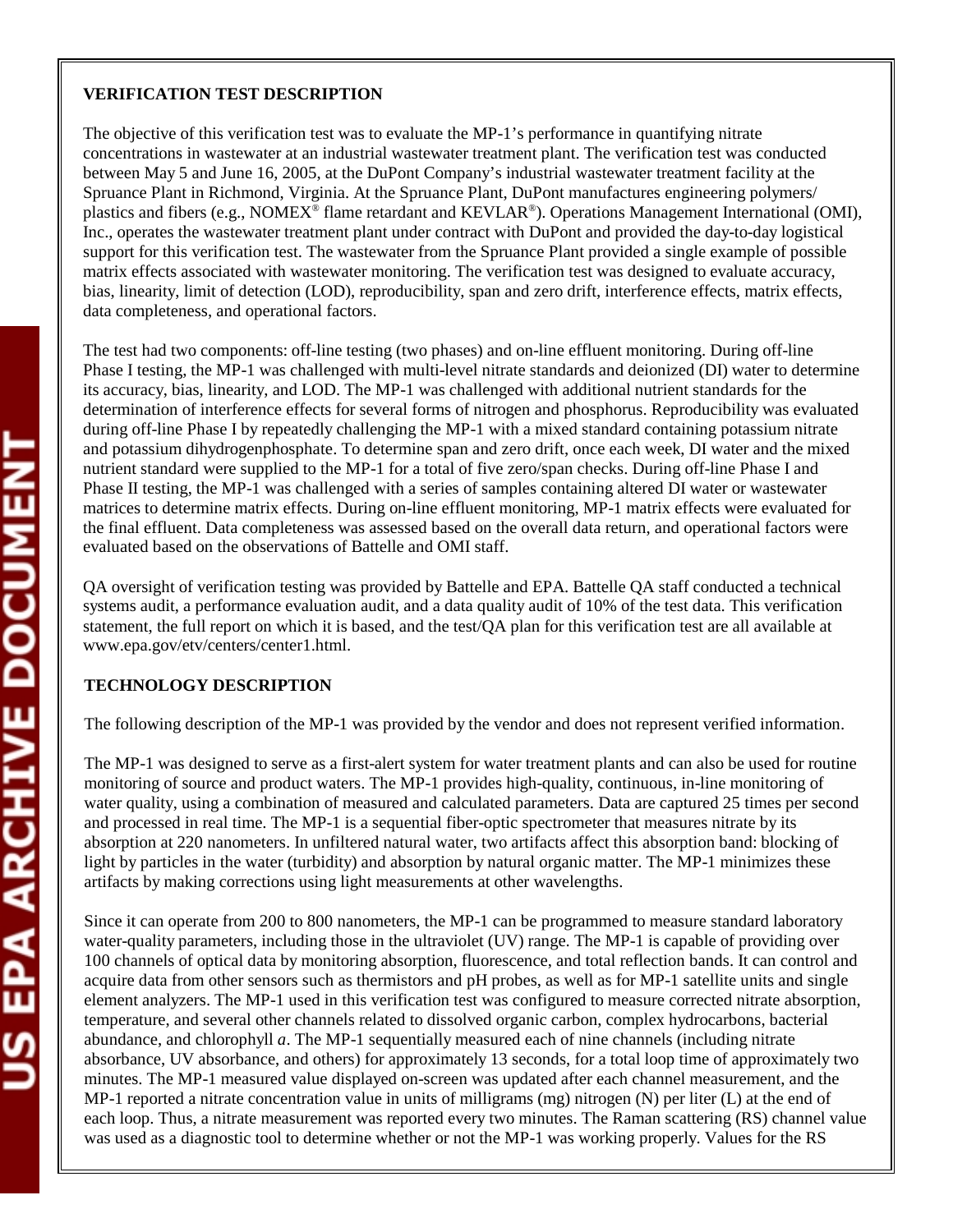channel less than 20 indicated that residue in the flow cell had accumulated on the internal components and was blocking the UV radiation, while RS values greater than 70 were caused by entrained air bubbles in the flow cell. Data from the MP-1 were written to a computer in real time and stored as a comma separated values file format (\*.csv) and a new file was written every 24 hours.

The MP-1 verified in this test utilized the prototype configuration, which consisted of a rack-mounted personal computer and analog board, an instrument enclosure, and a plumbing board, which held the MP-1 flow cell and inlet valve system. Nutrient standards and other test samples were delivered to the MP-1 by gravity-feeding the standard through the flow cell, using the off-line measurement sample bottle. For on-line monitoring, the sample was supplied at positive pressure through the inlet valve, filling the flow cell, and discharging through the overflow outlet. The angle of the flow cell allowed it to be drained (back-flushed) by opening the inlet drain valve. Subsequent to this verification test, the valve system was upgraded to facilitate cleaning the flow cell and its components.

The computer rack was approximately 1.7 meters tall (66 inches) and was positioned within two feet of the instrument enclosure for connecting power and computer cables. The instrument enclosure weighed approximately 14 kilograms (30 pounds) and was 508 millimeters (mm, 20 inches) wide, 610 mm (24 inches) tall, and 229 mm (9 inches) deep. The plumbing board was 737 mm (29 inches) tall. The MP-1 has full network capabilities, allowing results to be forwarded to a remote location. The node MP-1, with the full data acquisition system, costs \$54,900. Satellite MP-1 units and single-element analyzers that can be controlled by node MP-1 units cost \$45,540 and \$33,630, respectively.

#### **VERIFICATION OF PERFORMANCE**

**Accuracy:** The accuracy of the MP-1 nitrate measurements was assessed over the range of 0.1 to 5 mg N/L in terms of percent recovery (%R) relative to reference method measurements. Nitrate %R values ranged from 98% to 251%, with an average of 157%.

**Bias:** Bias of +57% was observed for the MP-1 nitrate measurements, calculated using data from the multi-level nitrate standards.

**Linearity:** Linearity was evaluated in terms of slope, intercept, and  $r^2$  over the nitrate range from 0 to 5 mg N/L. The 95% confidence intervals for the slope and intercept of each regression were also calculated (and are shown in the following text in parenthesis). The slope of the regression line was  $1.34 \ (\pm 0.37)$ , with an intercept of 0.19  $(\pm 0.77)$  and an r<sup>2</sup> value of 0.9574.

**Limit of Detection:** The MP-1 LOD for nitrate was determined from 15 DI water blank measurements conducted over the duration of the verification test. The average MP-1 nitrate measurement for DI water blanks was 0.043 mg N/L, with a standard deviation of 0.063 mg N/L, resulting in a nitrate LOD of 0.232 mg N/L. The vendor-reported MP-1 nitrate LOD is 0.05 mg N/L (determined as three times the signal-to-noise ratio). Reference method DI water nitrate measurements ranged from < 0.04 to 0.08 mg N/L. Variability in the nitrate content of the DI water used for testing would be reflected in the calculated MP-1 LOD.

**Reproducibility:** The reproducibility of the MP-1 was evaluated as the % relative standard deviation from five replicate challenges of a mixed nutrient standard ( $\sim$ 5 mg N/L nitrate and  $\sim$ 3 mg P/L ortho-phosphate). The reproducibility for MP-1 nitrate measurements was 14%.

**Span and Zero Drift:** Drift, defined as three consecutive drift check results that fell either above or below the warning limit (average baseline response  $\pm 2$  SD) was calculated for the MP-1 span ( $\sim$ 5 mg N/L nitrate) response and zero response (to DI water). Drift in the normalized nitrate span response was not observed for the MP-1 relative to the corrected baseline response, although the last span drift check result was 1.22 mg N/L greater than the target concentration. However, if the uncorrected baseline response data were used to evaluate drift, none of the span check results fell within the warning limit. Drift was not observed in the MP-1 response to DI water blanks. The final drift check result was 0.04 mg N/L less than the average baseline zero response.